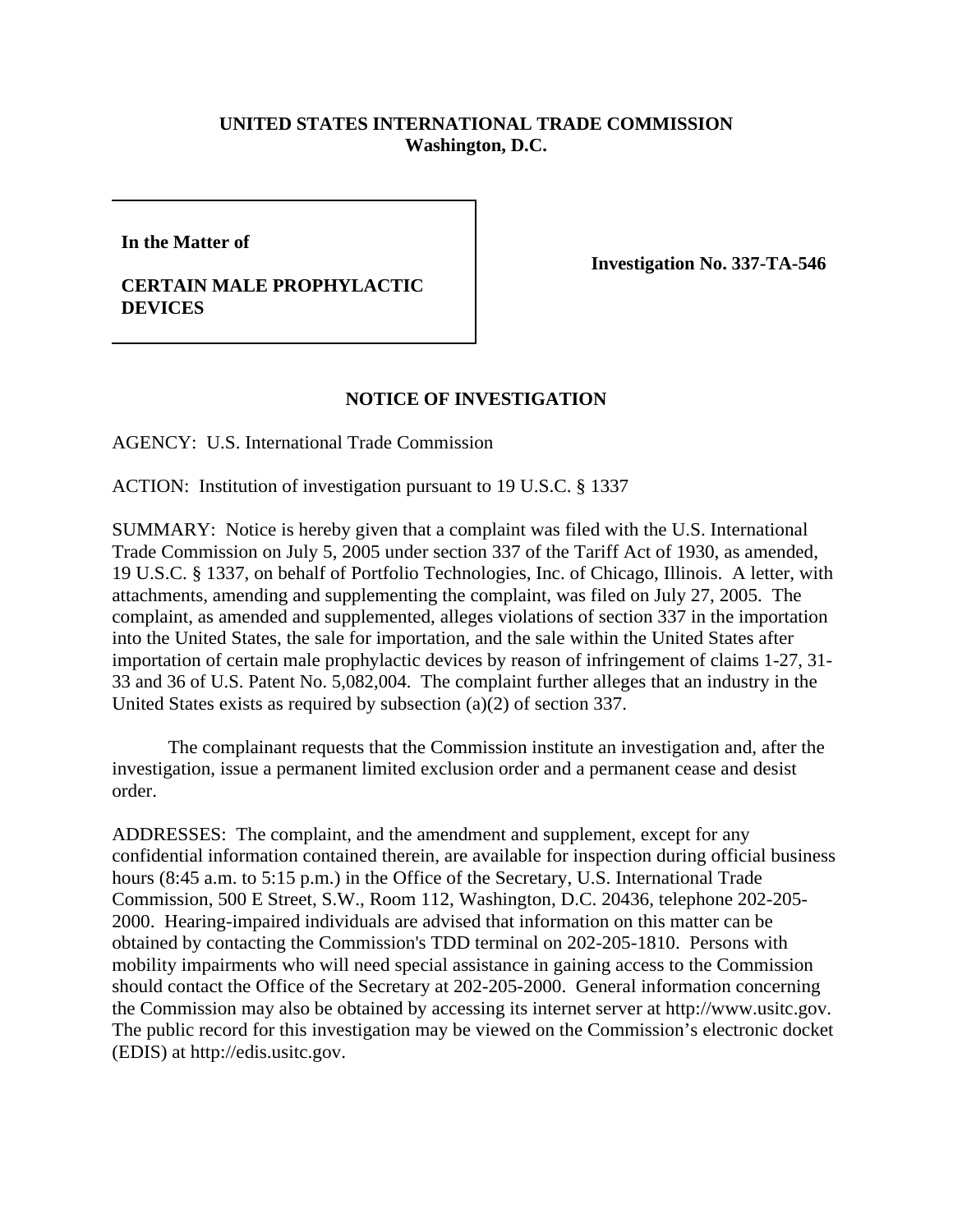FOR FURTHER INFORMATION CONTACT: Rett Snotherly, Esq., Office of Unfair Import Investigations, U.S. International Trade Commission, telephone 202-205-2599.

AUTHORITY: The authority for institution of this investigation is contained in section 337 of the Tariff Act of 1930, as amended, and in section 210.10 of the Commission's Rules of Practice and Procedure, 19 C.F.R. § 210.10 (2005).

SCOPE OF INVESTIGATION: Having considered the complaint, the U.S. International Trade Commission, on July 29, 2005, ORDERED THAT --

- (1) Pursuant to subsection (b) of section 337 of the Tariff Act of 1930, as amended, an investigation be instituted to determine whether there is a violation of subsection  $(a)(1)(B)$  of section 337 in the importation into the United States, the sale for importation, or the sale within the United States after importation of certain male prophylactic devices by reason of infringement of claims 1-27, 31- 33, or 36 of U.S. Patent No. 5,082,004, and whether an industry in the United States exists as required by subsection (a)(2) of section 337.
- (2) For the purpose of the investigation so instituted, the following are hereby named as parties upon which this notice of investigation shall be served:
	- (a) The complainant is -- Portfolio Technologies, Inc. c/o John Rogers 55 East Monroe Street, Suite 4200 Chicago, Illinois 60604
	- (b) The respondents are the following companies alleged to be in violation of section 337, and are the parties upon which the complaint is to be served:

Church & Dwight Co., Inc. 469 North Harrison Street Princeton, New Jersey 08543

Reddy Medtech, Ltd.  $S-59$ ,  $20<sup>th</sup>$  Street Anna Nagar West Chennai 600 040, Tamil Nadu, India

Intellx, Inc.